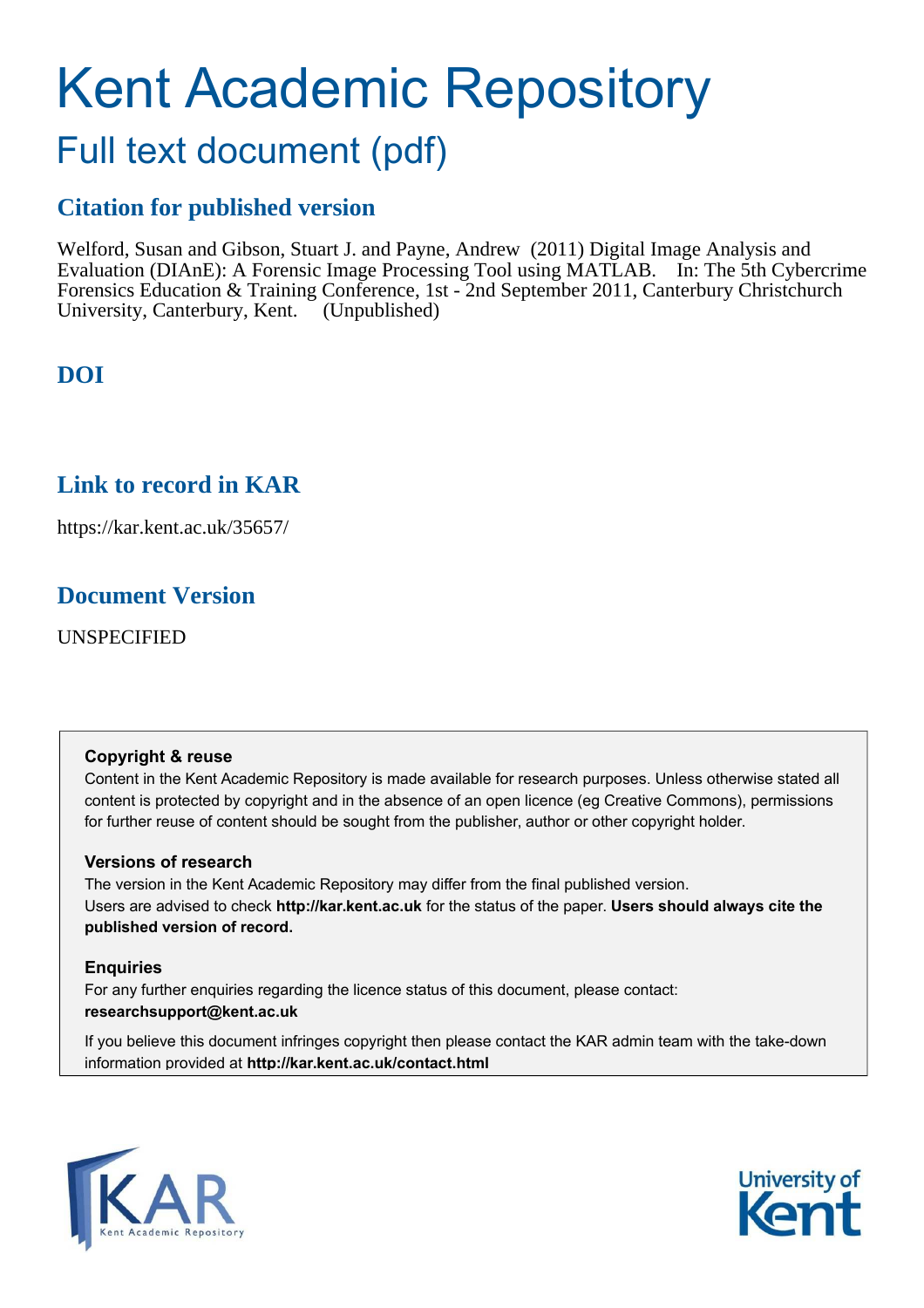## Digital Image Analysis for Evidence: A MATLAB toolbox

Susan Welford, Dr. Stuart Gibson, Andrew Payne Forensic Imaging Group, University of Kent, Canterbury, Kent, CT2 7NZ

July 2011

#### Abstract

In the last decade, affordable digital camera technology has become widely available, resulting in the proliferation of digital images. The creation, modification and distribution of certain photographic materials is controlled by law in the UK and in many other countries. For example, the production and possession of pornographic images of under 18s is prohibited in the UK by the Protection of Children Act 1978. It is similarly an offense to produce, modify and distribute any image that would be considered useful to a person committing, or preparing to commit, an act of terrorism under the Counter-Terrorism Act 2008. Digital image forensics is the science of determining the source of digital images and detecting the presence of image tampering (e.g. photo forgery). The majority of research in this area has been conducted in the last decade by a small number of experts in the field of digital image processing. An understanding of these methods requires in-depth knowledge of image processing algorithms which most researchers and educators in the broader field of computer forensics do not possess. In this paper we describe our Digital Image Analysis for Evidence (DI-AnE) toolbox, written in the MATLAB programming language. Our approach is to utilise the inherent imperfections in image sensors that have previously been shown to produce consistent and unique noise patterns. The toolbox contains code libraries for generating device 'fingerprints' that enable evidential images to be matched to their source cameras and graphical plots to facilitate easy understanding of the resulting correlation data. We believe DIAnE to be the only available MATLAB toolbox that performs this rôle.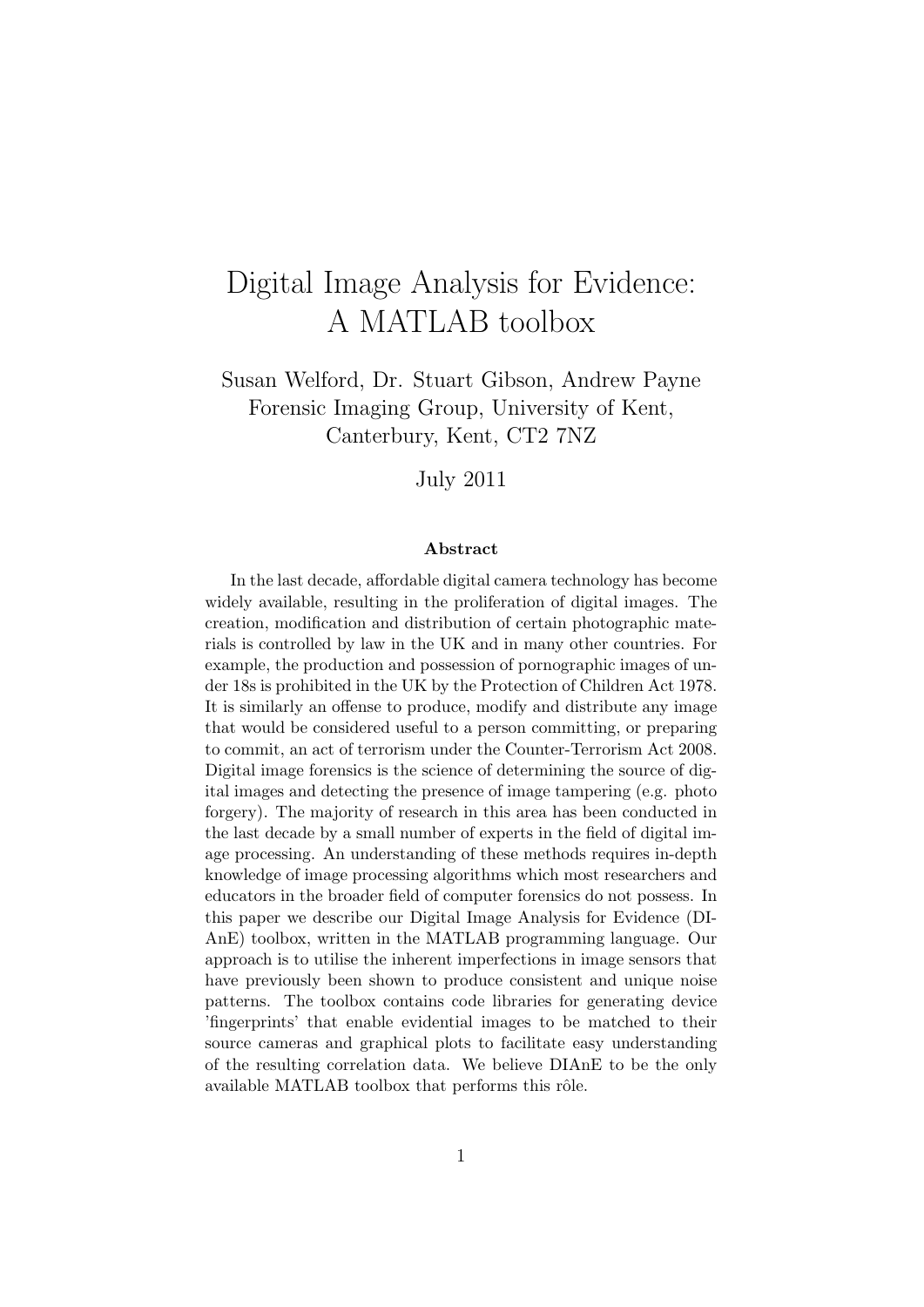## 1 Introduction

With the enormous variety of camera enabled devices such as video cameras, iPods, phones that are now available, digital images are being captured, stored and transferred across platforms with comparative ease. As a result, forensic examiners are more likely to be asked to provide evidence pertaining to the authenticity and integrity of digital images in a court of law. However, digital image forensics is still a relatively new and rapidly changing field of research and the number of available software implementations of digital forensic techniques is limited. One notable exception is steganalysis; the detection of covertly embedded data (especially in digital images). A good overview of this subject and relevant software is provided by Provos and Honeyman [14]

In this paper we use the term camera verification when referring to the process of matching an evidential image to its source camera and the term forgery detection to mean detecting regions of an image that have been altered with the intent to deceive. Many of the methods proposed offer 'weak' verification in the sense that they are able to determine the make and possibly the model of a source camera from the content of an image file. One approach is to look for image artefacts that result from demosaicing the sensor output to obtain red, green and blue values for each pixel [1]. A variation on this method is described by Celiktutan et al.  $[2]$  who record correlations that occur between adjacent bit planes of an image that result from demosaicing. Proprietary demosaicing algorithms may be common to a number of different camera models produced by a single manufacturer which limits the effectiveness of the technique, as can the presence of JPEG compression artefacts. Choi et al. [3] utilise camera lens aberrations to determine the camera model. Aberrations may be chromatic and caused by inconsistent focusing of different wavelengths, or radial in which case the sharpness of the image is a function of the distance from the centre of the lens. Kharrazi et al. [7] were among the first to suggest a feature extraction based method for verification. The features used belonged to three categories; wavelet domain statistics, image quality metrics and colour features.

An alternative and appealing method for camera verification is the use of image sensor noise. Unlike the methods described above, sensor noise can be used to differentiate between cameras of identical make and model. Kurosawa [8] used sensor imperfections to determine a 'fingerprint' for identifying a source video camera from video film. Fridrich et al. [11] used the inconsistencies with which individual photo-sites in a camera sensor record light intensity. This property is referred to as Photo-Response Non-Uniformity (PRNU) and is the main contributing factor in sensor pattern noise. A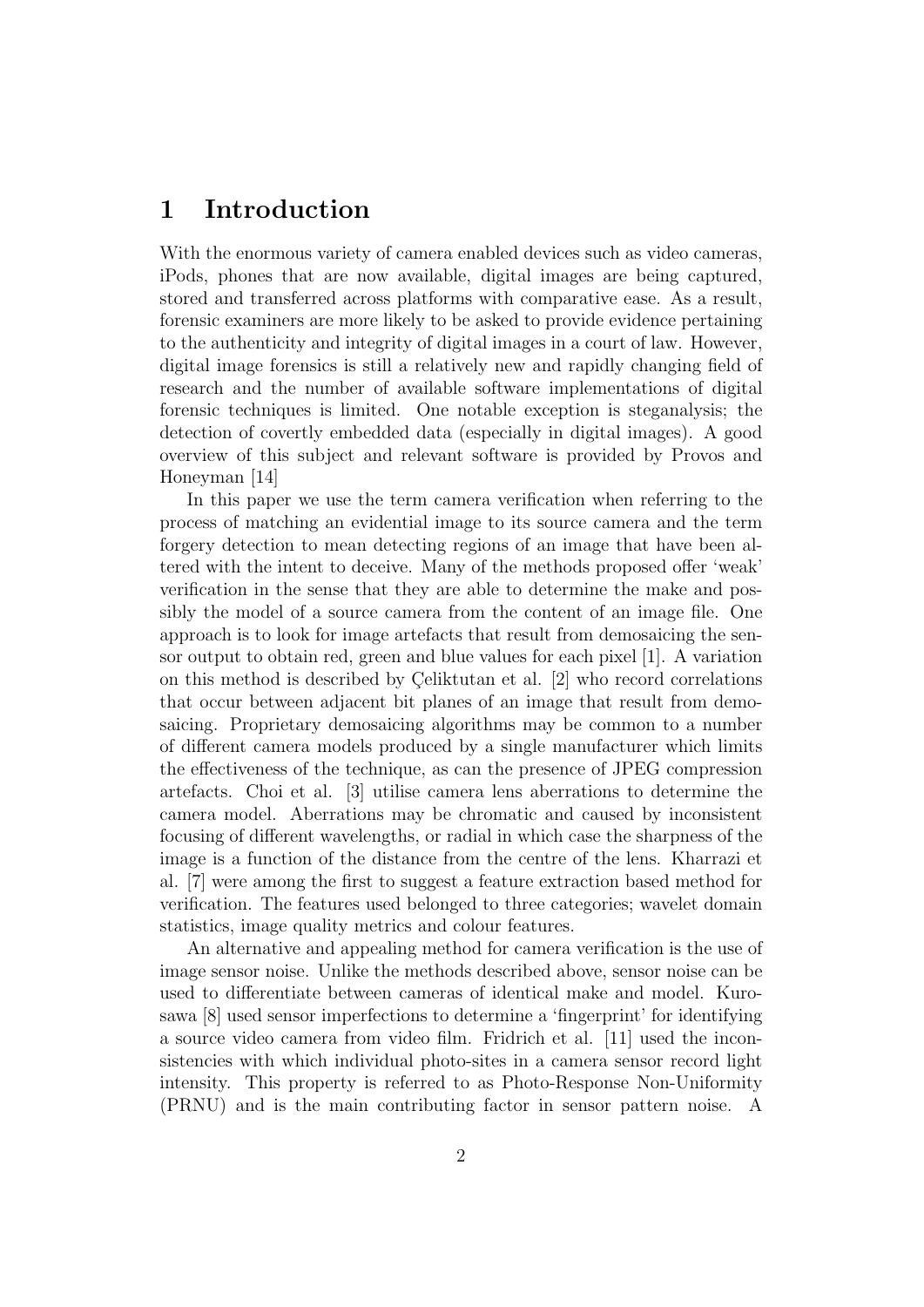wavelet denoising filter [13] was used to extract the pattern noise from images. Li [10] performed additional image processing on wavelet coefficients to suppress image content that was contaminating the fingerprints. In their later work, Fridrich et al. derived the Maximum Likelihood (ML) estimate of a camera's PRNU from an imaging model that includes multiplicative and additive noise terms.

The techniques described so far are all based on properties of the pixel values. The content of file headers can also contain useful information for identifying the source of an image. Every JPEG file contains a set of instructions for decompression. Farid [4] used JPEG Discrete Quantisation Tables (DQT) for this purpose. Combining DQTs with additional header content was shown to provide greatly improved discrimination between different camera models. Using file header content has the advantage of being robust to benign image processing operations.

Since many of the techniques for verification rely on detecting noise or regular patterns that extend across a whole image, the absence of such features in a localised image region would suggest that an alteration has been made. An image forgery is created in one or more different ways; image content could be copied from one region and moved to another to conceal and object, a person or object from one image might be copied and pasted into another or artistic enhancements/alterations such as localised warping or airbrushing may take place. A method for detecting forged regions based on inconsistencies in an image's pattern noise has been reported [12]. Similarly inconsistencies in chromatic aberration effects may be a sign of image tampering [6]. Other methods include tracing light from a source to objects within a scene to determine contradictions in reflected light, and detecting when an image file's original DQT has been overwritten by DQT that is characteristic of photo-editing software. An analysis of the relative advantages of the methods described in this section is provided by Van Lanh et al. [9].

In this paper we introduce a toolbox for camera verification and image forgery detection based on sensor pattern noise. The following section describes in brief the source and characteristics of image sensor noise. Section 2 describes the functionality of DIAnE from a users perspective with reference to the graphical user interface. Researchers who are interested in using the toolbox for benchmarking their own algorithms will find the list of our MATLAB files in Section 3 useful. We validate our toolbox in Section 4 and conclude with a summary and discussion of our work.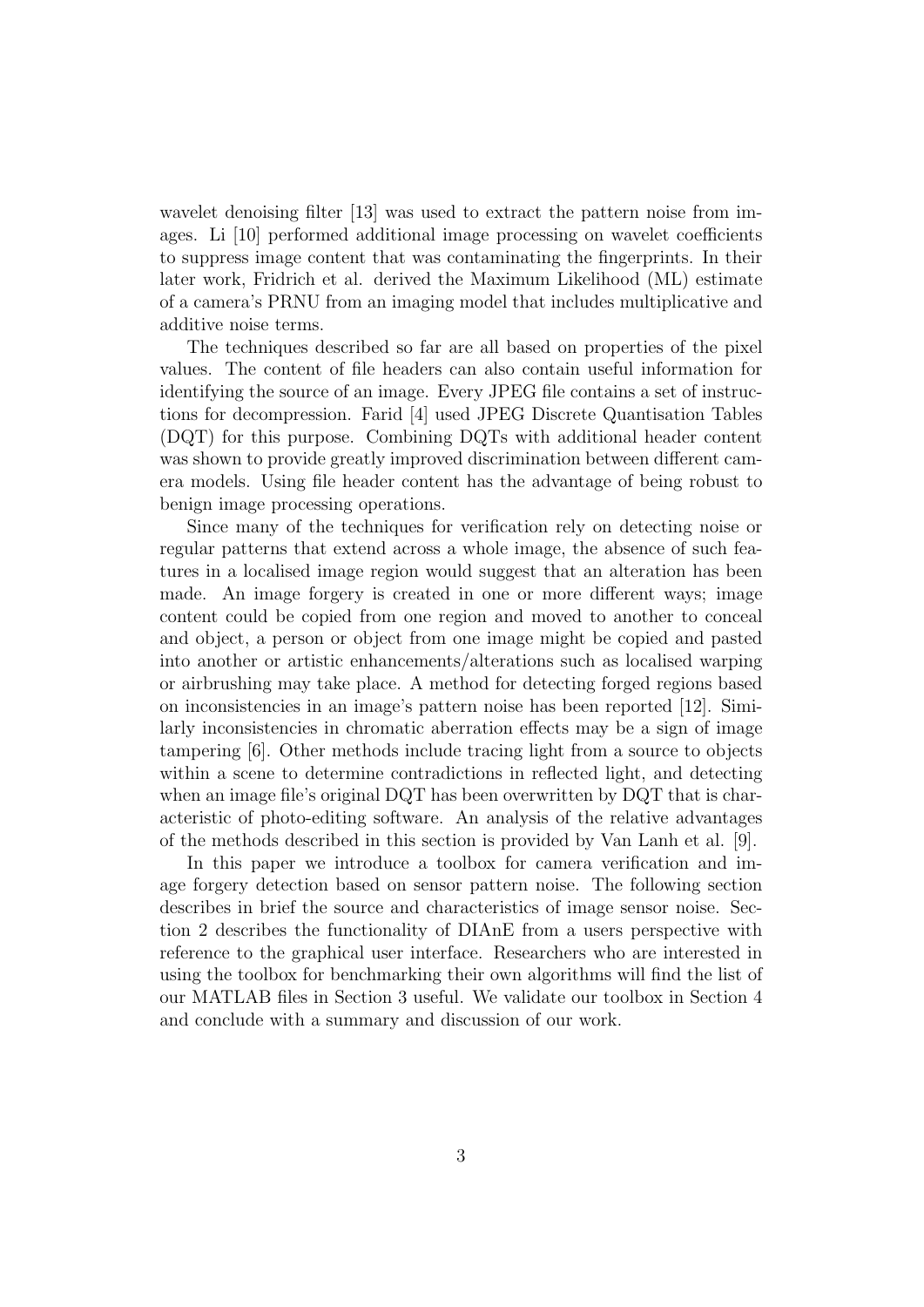#### 1.1 Sensor Pattern Noise

Inside every digital camera and mobile phone is an image sensor which captures the light intensity of a scene as presented to it by its user. This sensor, commonly formed from either CCD or CMOS technology, comprises an array of light sensitive photosites that each produce a digital signal which is proportional to the number of photons incident upon its surface. The digital signal is passed to an on-board digital image processor in which several operations can take place including white balance adjustment and image compression. The digital image is then written to internal memory or removable media such as Secure Digital (SD) card.

There are a number of potential noise sources within the imaging pipeline of a digital camera. Shot noise is a random noise component that occurs in different pixel locations in each image that is captured. Conversely pattern noise is random only in the sense that there is no spatial structure to its distribution over a single image. It is found consistently in same pixel locations in every image that is captured (by a single camera). Pattern noise consists of fixed pattern noise (caused by dark currents) which is additive and can be observed when no light enters the camera and a multiplicative component, PRNU noise, that dominates when the sensor is illuminated. Since the pattern noise is consistent between images it can be extracted by applying a filter to a sample of images from the same camera to suppress scene content. Averaging the resulting noise residuals removes shot noise and remaining traces of image objects. The distilled pattern noise which is mostly attributable to PRNU can used as a fingerprint that uniquely identifies the camera from which it originated.

### 2 Using DIAnE Version 1

DIAnE v1 is a MATLAB toolbox that is freely available under the terms of the GNU General Public License. It was developed to illustrate the use of sensor pattern noise in digital image forensic applications. A graphical user interface has been included to enhance the educational benefits of the toolbox, making it easily accessible to teachers and students with minimal previous experience of the MATLAB environment. DIAnE was written using MATLAB Version 7.10.0.499 (release 2010a) on a Windows platform. The MATLAB Image Processing and Wavelet Toolboxes must be installed as our code depends on them. In the remainder of this paper we use the term fingerprint when referring to average noise residual extracted from a sample of training images using the wavelet denoising filter described by Mihcak.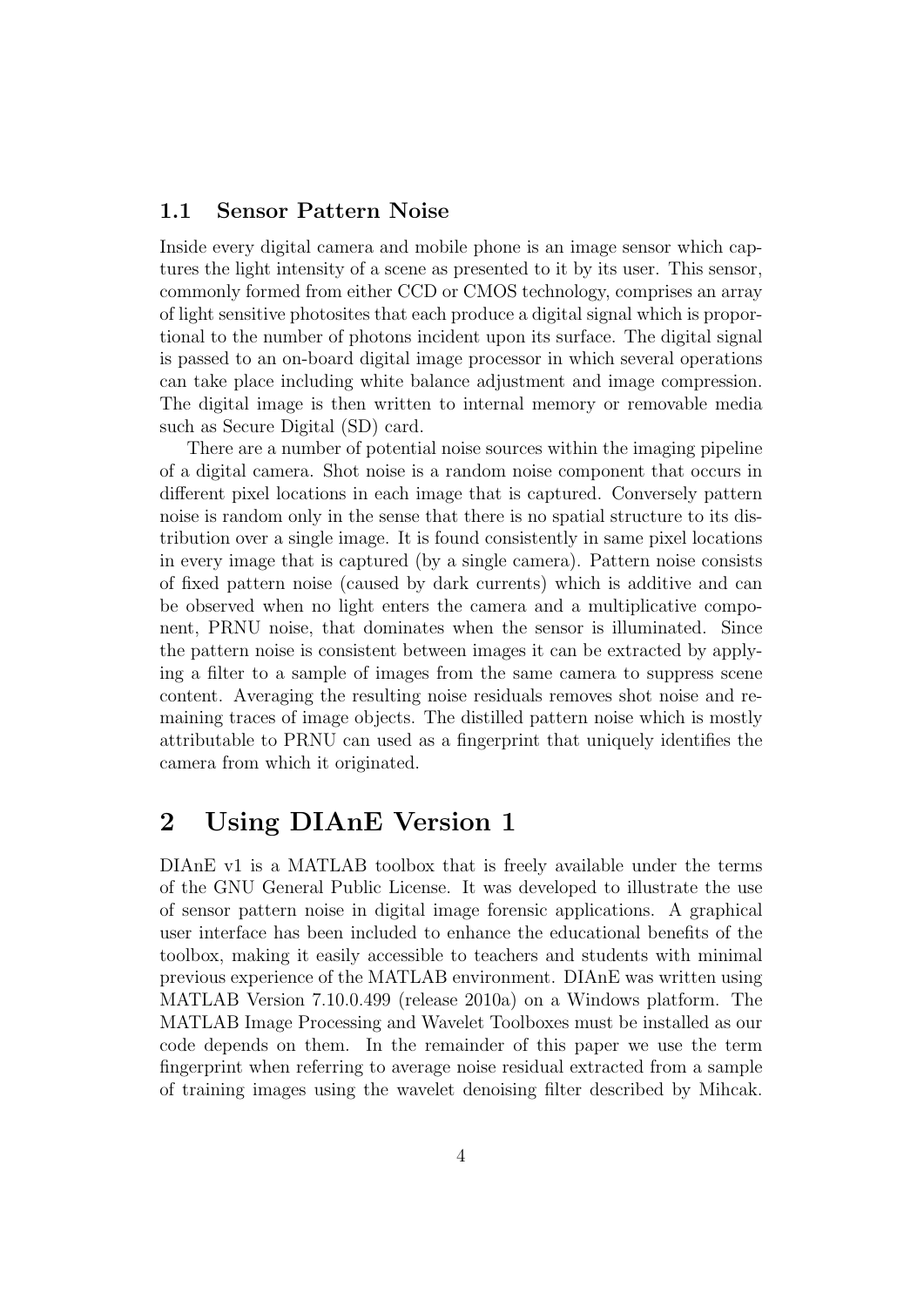PRNU pattern will mean the noise residual extracted from a single evidential (out-of-sample) image using the same denoising filter. In this section we provide an overview of DIAnE from a user's perspective.

#### 2.1 Property Viewer

For a selected evidential image, the property viewer displays Exchangeable image file format (Exif) data. The toolbox saves PRNU patterns with the file extension .evi and camera fingerprints with a .fpt file extension. Both file types contain MATLAB structures for the properties of PRNU patterns and fingerprints respectively. These properties are also accessible in the viewer.

#### 2.2 Building a Camera Fingerprint

DIAnE contains fingerprints for 15 cameras in its standard database. Additional fingerprints may created as described in this section. When building a new fingerprint for a camera, sample images are selected using a standard dialog box. A minimum of 50 sample images are usually required to produce a fingerprint and the advantage of using more than 300 images is negligible (see Section 4). Fingerprints are constructed from 512x512 pixel blocks cropped from the top left hand corner of each sample image. There is some evidence to suggest that a more reliable fingerprint can be obtained by using a central image block. We believe this is attributable to image saturation, and hence the loss of pattern noise, in sample images that contain sky. For camera verification we use the PRNU pattern extracted from the green colour plane only. There are twice as many photosites in the sensor that record green light as there are for either red or blue light. For a specific camera the fingerprint is calculated as the mean noise residual over a sample of images. We found that the maximum likelihood estimate [5] produced only a small improvement in the fingerprint and this step is not included in our code.

#### 2.3 Camera Verification

The first step in verifying the source camera for an evidential image is to extract the image's PRNU pattern from the top left 512x512 image block. The fingerprint for the suspected source camera is selected from the fingerprint database. DIAnE returns the product moment correlation coefficient between the fingerprint and the PRNU pattern of the evidential image. If the evidential image originated has from the suspected source camera, we expect the correlation to be high. Conversely if the selected device is not the source of the evidential image the correlation coefficient should be low. We quantify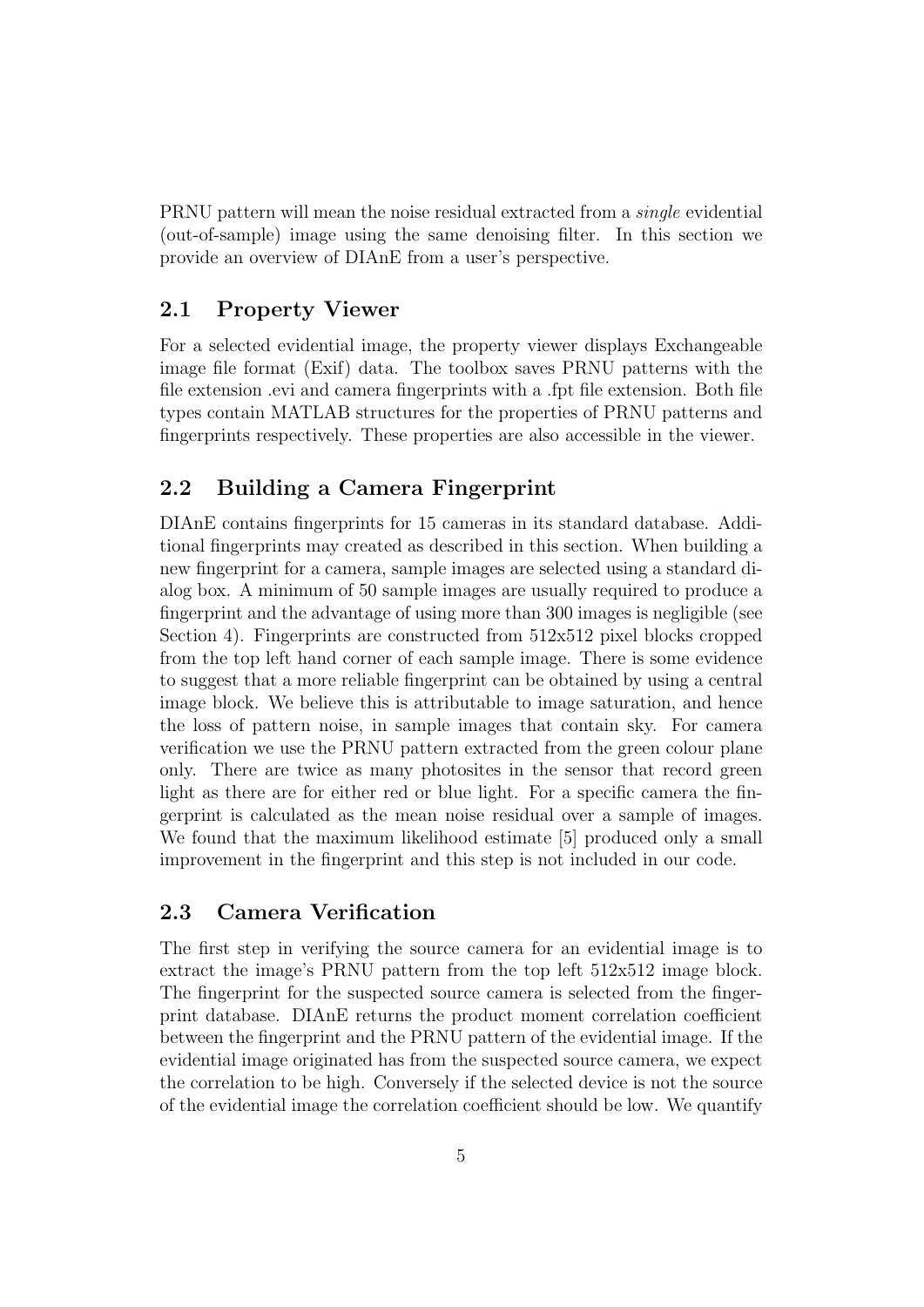this statistically by fitting the correlation coefficients for non-matches to a normal distribution and defining a threshold for correlation which if exceeded indicates a match. By default this threshold is set for a correlation coefficient for which the cumulative distribution function is equal to 95% of the area under the normal curve. This is demonstrated graphically when the stem marker on plot lies within the dark shaded region of the normal plot as seen in Figure 1

Multiple evidential images may be compared simultaneously. In this case there are two options for displaying the data; the normal distribution plot with multiple image markers or a correlation plot of the nominal data in which the correlation is plotted against image number.

#### 2.4 Forgery Detection

The objective of forgery detection is to identify region(s) of an evidential image that have been altered (e.g. pasted from another image). The toolbox achieves this by utilising the PRNU pattern to identify regions of interest within the evidential image. As before, we assume that a sample of images from the source camera is available to build a fingerprint. Here a fingerprint is required for the whole sensor (i.e. not only the top left hand corner as in camera verification). Under the assumption that we have no prior knowledge of the region in which the forgery has taken place, the PRNU pattern must be determined for the entire evidential image. The PRNU pattern is then split into 128x128 image blocks each of which is correlated with the corresponding region from the device fingerprint. Our empirical studies suggest that this block size offers a good compromise between localising the altered region(s) and having a sufficiently large image area to obtain a reliable correlation coefficient. The significance of the resulting correlation coefficient is obtained by considering the correlation between the 128x128 fingerprint block and 15 128x128 PRNU pattern blocks the neighbour the region on interest and collectively form a larger 512x512 image block. Neighbouring bocks are assumed to have similar image statistics to the region of interest (although this assumption does not always hold). Correlation coefficients are fitted to a normal distribution as before. Here a large correlation coefficient suggests that forgery has not taken place in the 128x128 region of interest. A null hypothesis is postulated which states that no forgery has taken place. By default, the alternative hypothesis (region of interest altered) is accepted if  $Pr(r) < 0.05$ . Alternatively the 0.05 threshold can be adjusted manually to reduce the False Acceptance Rate (FAR). For visualisation purposes DI-AnE plots a fine grid with 128 pixel spacing to indicate the image blocks and a course grid with 512 pixel spacing to indicate a the membership of a block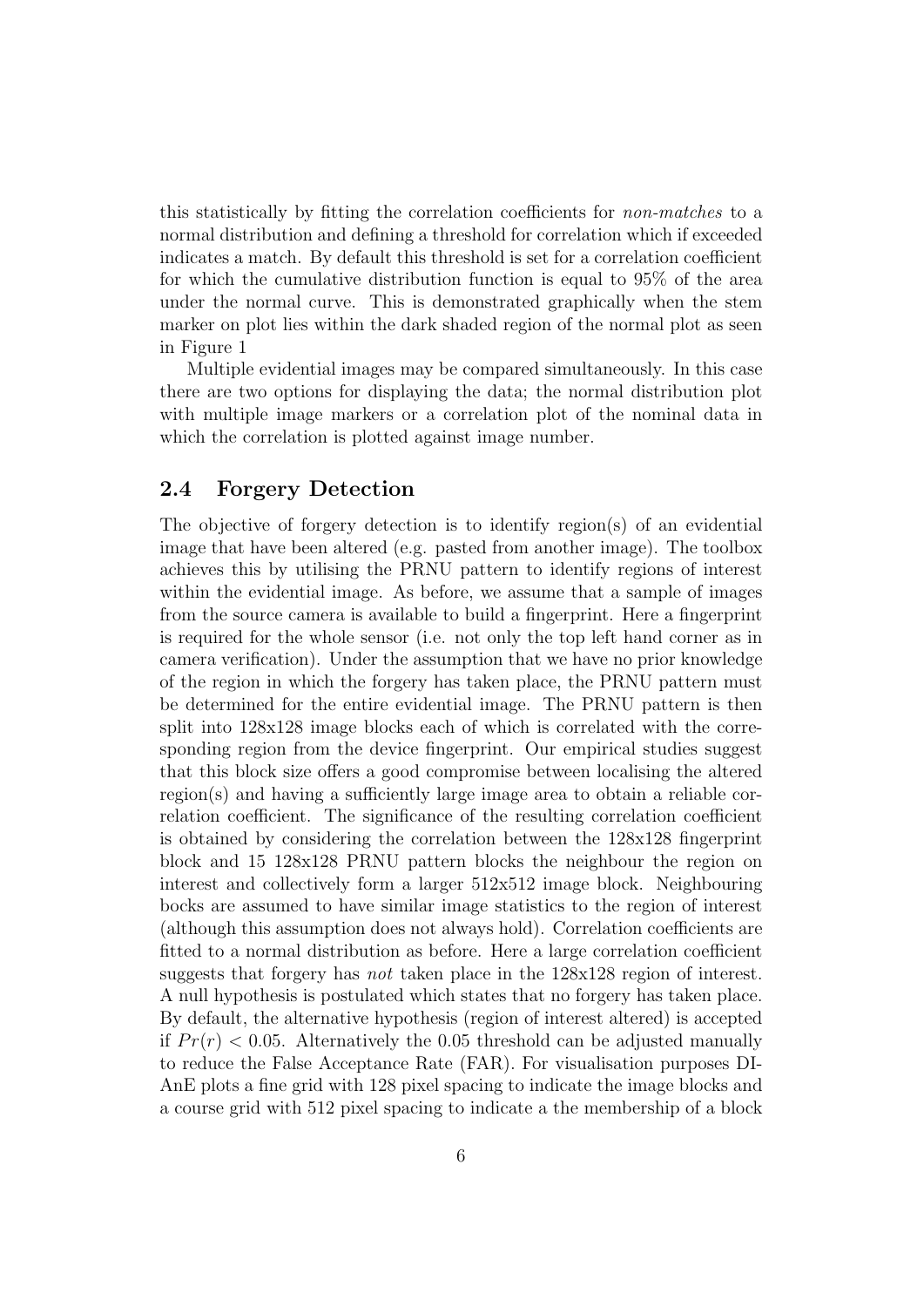| Match indicated by marker in red area                                           |                                                                                                                             |
|---------------------------------------------------------------------------------|-----------------------------------------------------------------------------------------------------------------------------|
| Image viewer<br>1.6<br>14                                                       | Extract camera fingerprint-<br>Upload test images from camera and create fingerprint<br>$24$ JPG<br><b>Browse</b><br>29.JPG |
| 1.2                                                                             | 45.JPG<br><b>EXTRACT FINGERPRINT</b><br>Clear<br>Save                                                                       |
| 0.8<br>0.6                                                                      | <b>Extract image PRNU</b><br>Upload evidential image and extract PRNU<br>57.JPG<br>Browse                                   |
| 0.4<br>0.2<br>n                                                                 | <b>EXTRACT PRNU</b><br>Clear<br>Save                                                                                        |
| $-0.2$<br>0.2<br>$-0.4$<br>$\mathbf{0}$<br><b>Correlation of noise patterns</b> | 0.8<br>0.4<br>0.6                                                                                                           |
|                                                                                 | CORRELATE<br>HDC756E2707.fpt                                                                                                |
| Load camera fingerprint<br>Browse                                               |                                                                                                                             |

Figure 1: Camera verification interface.

to a neighbourhood (Figures 5&Figure 6). Regions of interest (suspected altered regions) are highlighted with semi-opaque shading. Fingerprints obtained from pattern noise have only modest robustness to re-compression at lower JPEG quality. This is an unavoidable limitation of the technique and to reduce the FAR we recommend saving image forgeries at 100% JPEG quality or in non-lossy format such as png, tiff or bmp.

## 3 Toolbox contents

DIAnE v1 contains the following MATLAB M-files that are available for use and modification by researchers who wish to compare the pattern noise fingerprinting technique with their own methods for verification and forgery detection. The project URL is:

http://www.kent.ac.uk/physical-sciences/research/fig/diane.html

## 4 Validation of Toolbox

To validate our toolbox we replicated previous studies and compared the results. The graph in Figure 2 shows the correlation between camera fingerprint and PRNU pattern (both from the same camera) as a function of sample size. To minimise the influence of scene content, the mean correlation coefficient was calculated using PRNU patterns extracted from 15 out-of-sample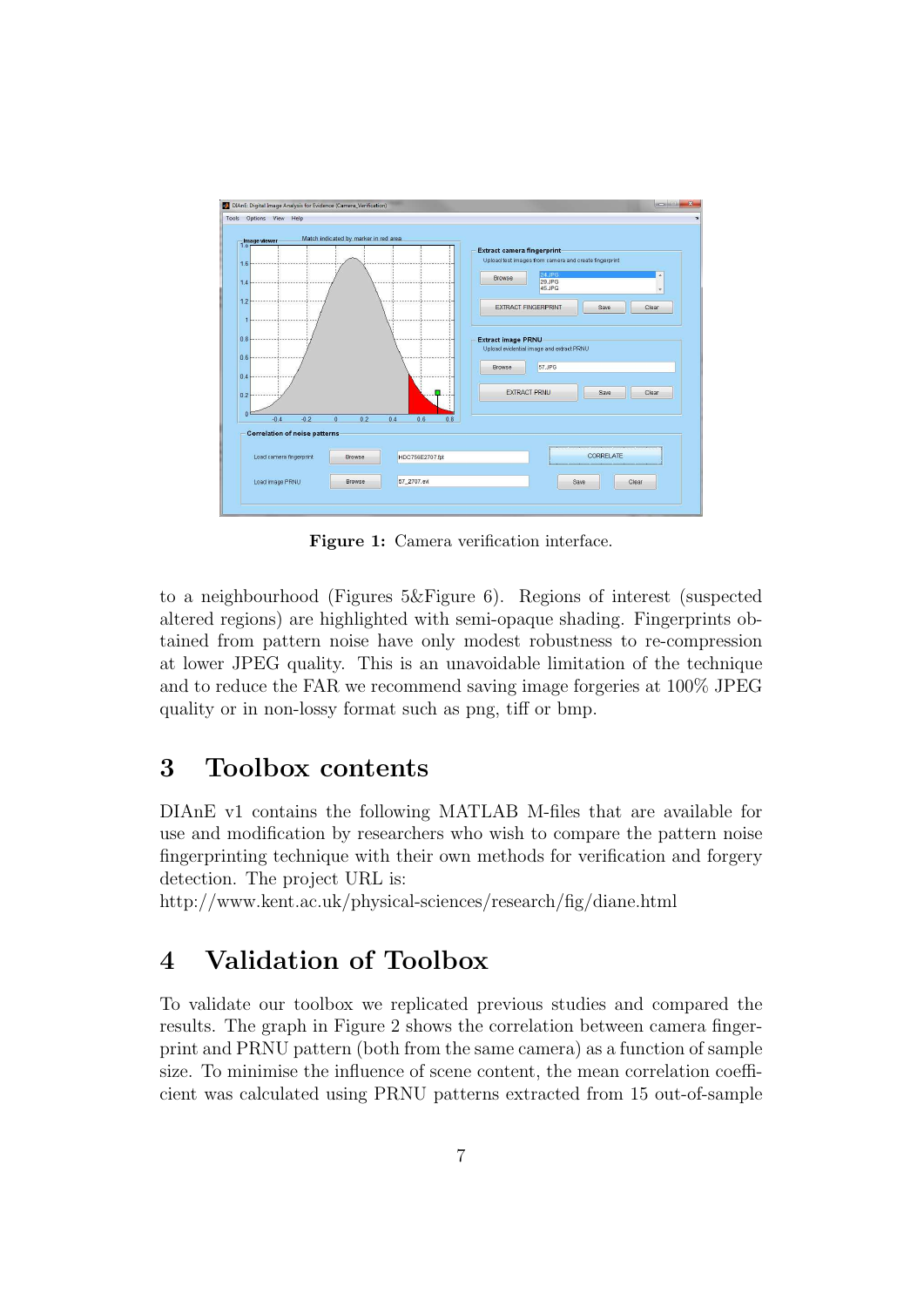| DIAnE v1 file        | Description                                     |
|----------------------|-------------------------------------------------|
| DIAnE_GUI.m          | Graphical user interface for camera verifica-   |
|                      |                                                 |
|                      | tion and forgery detection.                     |
| blockCorrelation.m   | Split image (or image block) into sub-blocks.   |
|                      | Correlate each block from the evidential im-    |
|                      | age with all blocks in the camera's fingerprint |
|                      | on a block by block basis - used in forgery de- |
|                      | tection.                                        |
| blockVisualisation.m | Overlay grid and shade modified image re-       |
|                      | gions.                                          |
| createFPT.m          | Estimate camera fingerprint from sample of      |
|                      | images known to originate from the source       |
|                      | device.                                         |
| waveletDenoising.m   | Wavelet denoising filter based on the proce-    |
|                      | dure outlined by Lukac, Goljan and Fridrich     |
|                      | in their paper on forensic camera identifica-   |
|                      | tion. Utilizes Mihcak's method for wavelet      |
|                      | denoising.                                      |
| im2blocks.m          | Convert image into a cell array where each      |
|                      | cell is an MxN image block of the input im-     |
|                      | age A. Cell indexing uses block matrix con-     |
|                      | vention.                                        |
| normalPlot.m         | Normal plot for camera verification tool.       |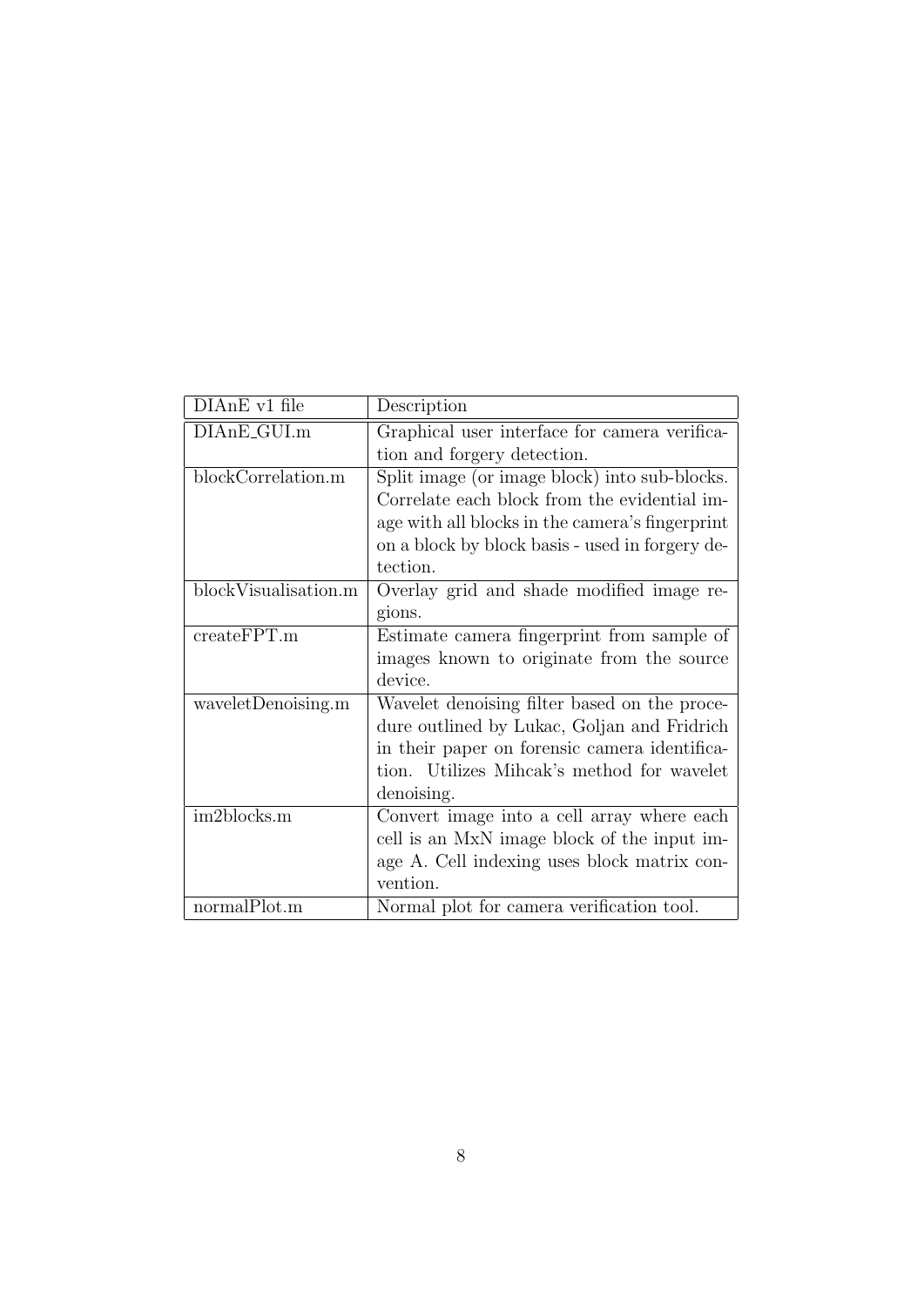

Figure 2: Improvement in fingerprint clarity achieved by increasing the number of sample images used to generate a fingerprint for a Sony Cybershot.

images. In this study the top left hand 512x512 pixel image region was used. A compromise is sought between clarity of the fingerprint and the number of sample images used. As expected the clarity of the fingerprint improves logarithmically with sample size and there is negligible improvement beyond 300 images. In Figure 2 the maximum correlation coefficient achieved after 300 sample images for our Sony Cybershot is approximately 0.15. Lukáš et al. [11] reported a maximum value of 0.09 for an Olympus C765 using the same number of sample images but in TIFF format rather than JPEG. Their results were obtained by averaging the results of 20 out-of-sample images. Reasons for the difference in performance could be due to differences in scene content between the two image sample groups or different noise characteristics of the sensors.

Obtaining the image noise residual using the wavelet denoising filter is computationally intensive with processing time increasing linearly as a function of image area. This is particularly apparent when generating whole image fingerprints for forgery detection. For example, it took 140 minutes to generate a 3888x2592 fingerprint using 100 sample images from the Canon EOS40D on a desktop PC with a 3.07GHz CPU and 3.24GB of RAM. Fortunately this calculation can be made off line.

The ability to discriminate between a source camera and other devices was demonstrated by a simple experiment. Fingerprints were generated for a Canon 40D Digital SLR, Fuji FinePix BigJob, Apple iPhone 4, Sony Cybershot and a Sony Ericsson phone camera using a sample of 100 natural scene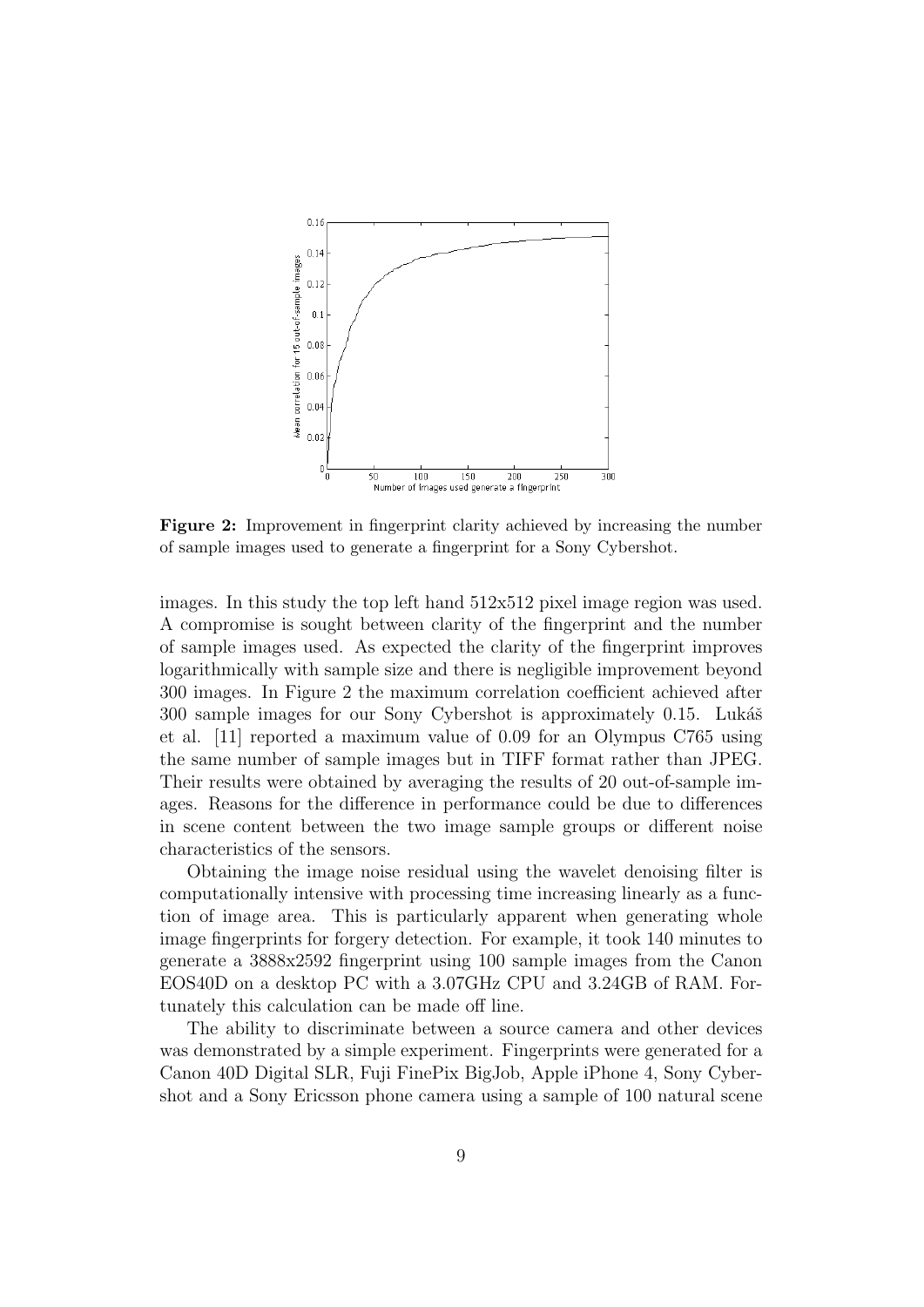

Figure 3: Verification of source camera using 50 evidential images from the Canon EOS 40D.

images in each case. These where correlated with PRNU patterns extracted from 50 evidential (out-of-sample) images known to have originated from the Canon 40D. As can be seen from Figure 3, the resulting correlation coefficients are higher for the source camera than for any other device. These are similar to previously published results [11]. We found that our toolbox was also able to verify the correct source when a comparison is made between two cameras of identical make and model (not shown here).

The plot in Figure 3 indicates a weak correlation of the evidential images with the Sony Cybershot and a weak negative correlation with the Sony Ericsson. We attribute this to stripe artefacts in the fingerprint caused by demosaicing and image compression that takes place within the camera. These artefacts were suppressed by subtracting the pixel row and pixel column means from the noise residual images as proposed by (Chen, Fridrich, & Goljan, 2007). Recalculating the correlation coefficients with this modification improves the ability to discriminate between the correct source camera and other cameras as observed by comparing Figure 3 with Figure 4.

Figure 5 shows a forgery in which a subject has been added to the image scene and Figure 6 shows a duplicate of this image in which the modified image blocks have been detected and shaded by DIAnE's forgery detection tool.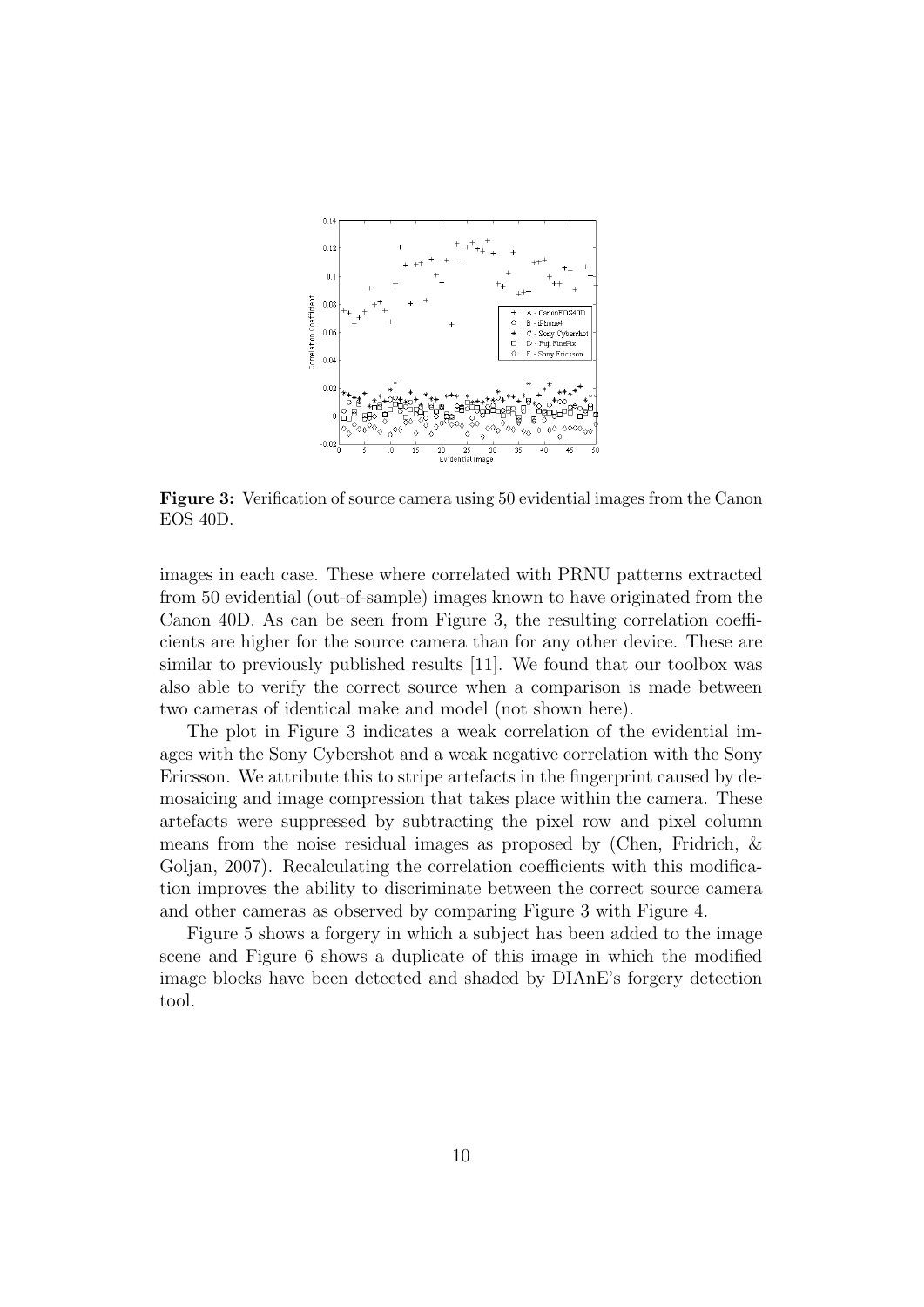

Figure 4: Data from Figure 3 reprocessed to remove stripe artefacts which results in better discrimination between the true source and other cameras.



Figure 5: Image forgery.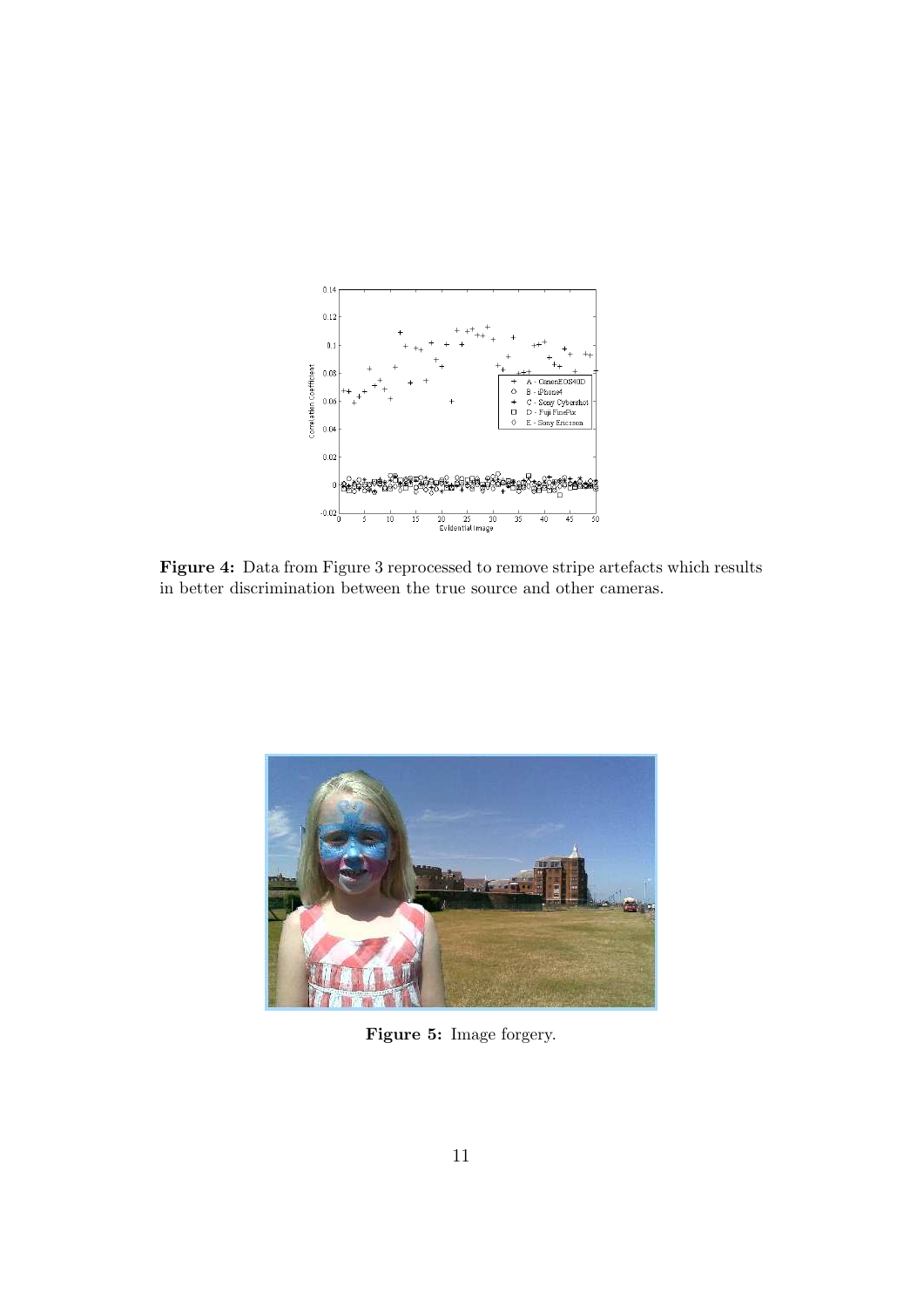

Figure 6: Altered region detected by inconsistency in PRNU pattern.

## 5 Conclusion

We have described a MATLAB toolbox for digital image forensics that utilises sensor pattern noise. This technique has the advantage of distinguishing between cameras of identical make and model but is only applicable when a sample of training images are available that are known to have originated from the source camera (or equivalently if source camera is available). The toolbox has been validated by showing the repeatability of results obtained in previous studies. Using DIAnE we observed that method for forgery detection was prone to high FAR in regions of an evidential image in which the intensity was low or regains that contained a lot of high spatial frequency content. Of the cameras we tested, models fitted with CMOS sensors produced more distinctive fingerprints than cameras fitted with CCD sensors although this may not be a statistically significant result. It is our intension to extend the functionality of DIAnE in the future to accommodate a broader range of techniques that reflect current interests in the rapidly advancing subject of digital image forensics. We would like to thank the Nuffield Foundation for their support during the very early stages of this work (grant ref: URB/38565).

## References

[1] S. Bayram, H. T. Sencar, and N. Memom. Classification of digital camera-models based on demosaicing artifacts. Digital Investigation, 5:49–59, 2008.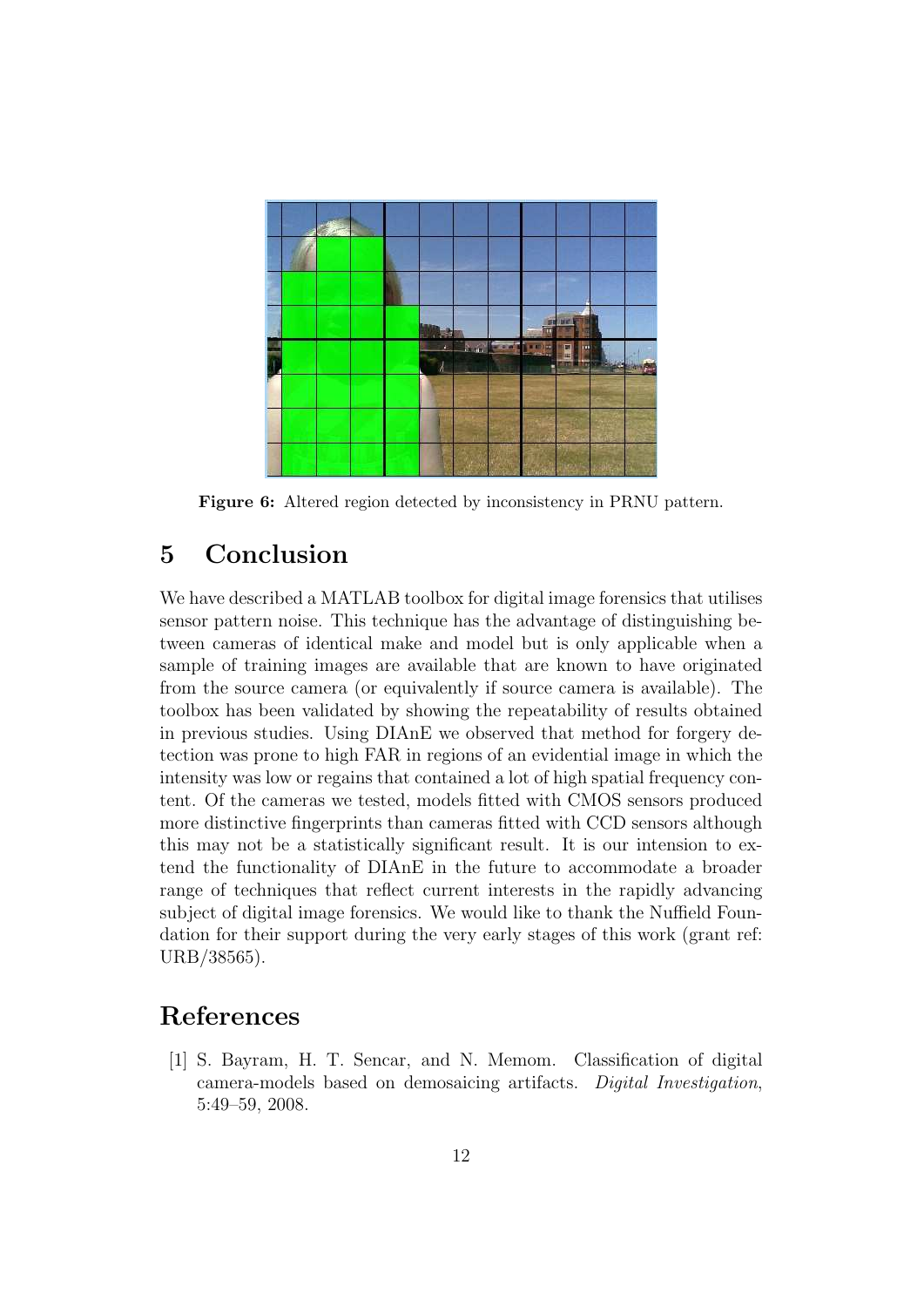- [2] O. Celiktutan, B. Sankur, and I. Avcibas. Blind identification of source cell-phone model. IEEE TRANSACTIONS ON INFORMATION FORENSICS AND SECURITY, 3(3):553–566, September 2008.
- [3] K. Choi, E. Lam, and K. Wong. Source camera identification using footprints from lens aberration. In Proceedings of the SPIE, volume 6069, pages 205–214, 2006.
- [4] H. Farid. Digital image ballistics from jpeg quantization. Technical Report TR2006-583, Dartmouth College, Computer Science, 2006.
- [5] J. Fridrich. Digital image forensics using sensor noise. IEEE Signal Processing Magazine, 26(2):26–37, 2009.
- [6] M. K. Johnson and H. Farid. Exposing digital forgeries through chromatic aberration. In ACM Multimedia and Security Workshop, Geneva, Switzerland, 2006.
- [7] M. Kharrazi, H. T. Sencar, and N. Memon. Blind source camera identification. In IEEE International Conference on Image Processing, volume 1, pages 709–712, 2004.
- [8] K. Kurosawa, K. Kuroki, and N. Saitoh. Ccd fingerprint method identification of a video camera from videotaped images. In Int. Conf. Image Processing, pages 537–540, Kobe, Japan, October 1999.
- [9] Tran Van Lanh, Kai-Sen Chong, Sabu Emmanuel, and Mohan S. Kankanhalli. A survey on digital camera image forensic methods. In ICME'07, pages 16–19, 2007.
- [10] C-T. Li. Source camera identification using enhanced sensor pattern noise. In IEEE International Conference on Image Processing, pages 1493–1496, 2009.
- [11] J. Lukas, J. Fridrich, and M. Goljan. Determining digital image origin using sensor imperfections. In SPIE Electronic Imaging, pages 249–260, San Jose, CA, January 2005.
- [12] J. Lukas, J. Fridrich, and M. Goljan. Detecting digital image forgeries using sensor pattern noise. In SPIE Conference on Electronic Imaging, Security, Stegaanography and Watermarking of Multimedia Contents, volume 6072, pages 362–372, January 2006.